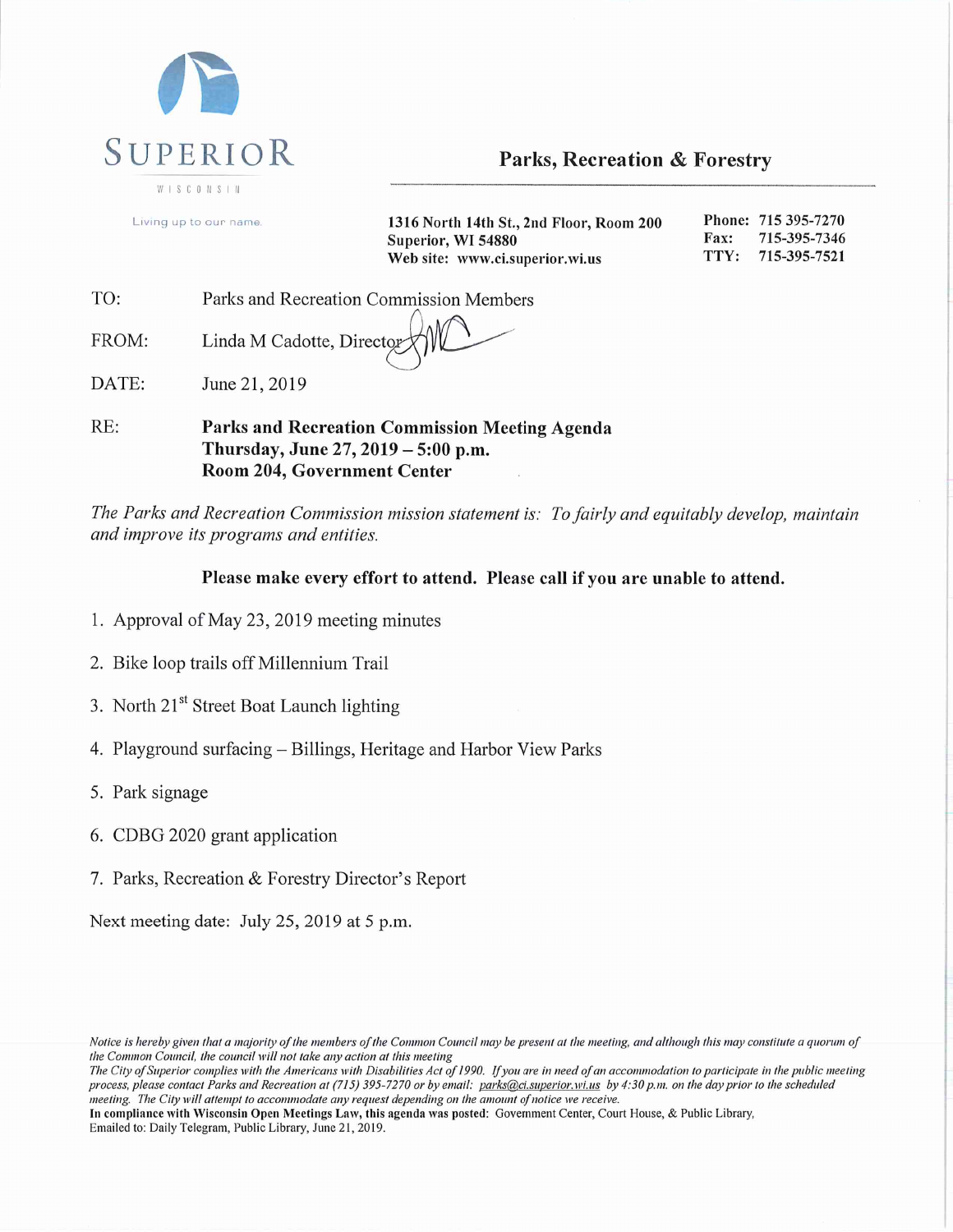### **PARKS AND RECREATION COMMISSION May 23, 2019 Room 204, Government Center**

Members Present: Keith Kern, Gene Rosburg, Brittany Berrens Markgren, Elizabeth Norén, Tom Wondolkowski, Ruth Ludwig

### Members Excused: Jemal Broussard

Also Present: Linda Cadotte, Angie Harker, Sue Wegener, Todd Campbell, Henry Campbell, Tim Kostner, Scott Kylander-Johnson, Jane Anklam, Jim Anklam, Kyle Carlson, Nick Pristash, Gerry Olson, Tom White

1. Election of officers.

# **MOTION by Ludwig, seconded by Norén, and carried to appoint Kern as chair. MOTION by Rosburg, seconded by Norén, and carried to appoint Berrens Markgren as vice-chair.**

2. Approval of April 25, 2019 meeting minutes

# **MOTION by Rosburg, seconded by Ludwig, and carried to approve the Parks and Recreation Commission minutes of April 25, 2019.**

3. Superior Municipal Forest Trails – Senior Project presentation

Henry Campbell, a senior student at Marshall School gave his senior project presentation which outlined establishing mountain bike trails in the Superior Municipal Forest. Campbell gave a PowerPoint presentation and also distributed maps and reviewed the one existing trail (Pokegama) and his proposed trails. He indicated he has met with COGGS members (Cyclists of Gitchee Gumee Shores) which is a volunteer-run organization. Two of their members were in attendance and also spoke about trail construction and maintenance and explained that due to trail projects in Duluth, their group isn't able to commit to any construction of Superior Municipal Forest trails at this time. Campbell has also met with Parks, Rec and Forestry Director Linda Cadotte. He presented his ideas to begin by first constructing spur trails off the Millennium Trail, with an eventual expansion around all of Dwight's Point. He stated that material costs for trail building would involve wood, for building water crossings and gravel for certain portions of trail. He presented the idea of a community build, which could be sponsored by local businesses. He also reviewed the environmental impact, which he indicated to be smaller compared to other uses such as ATV and horseback riding and hiking. He indicated the trails could be multi-use as well to accommodate hiking and possibly snowshoeing and fat tire biking in the winter and would be suitable for beginners to experts. Commissioners commended Campbell on his project and indicated that although there are currently a number of parks and rec projects underway, it would be the hope that the development of these trails could be further explored in the future.

### 4. Disc golf – Superior Municipal Forest

Cadotte distributed a Memorandum of Understanding (MOU) that was received from the Lake Superior Disc Golf Community. She indicated that about a dozen people attended the recent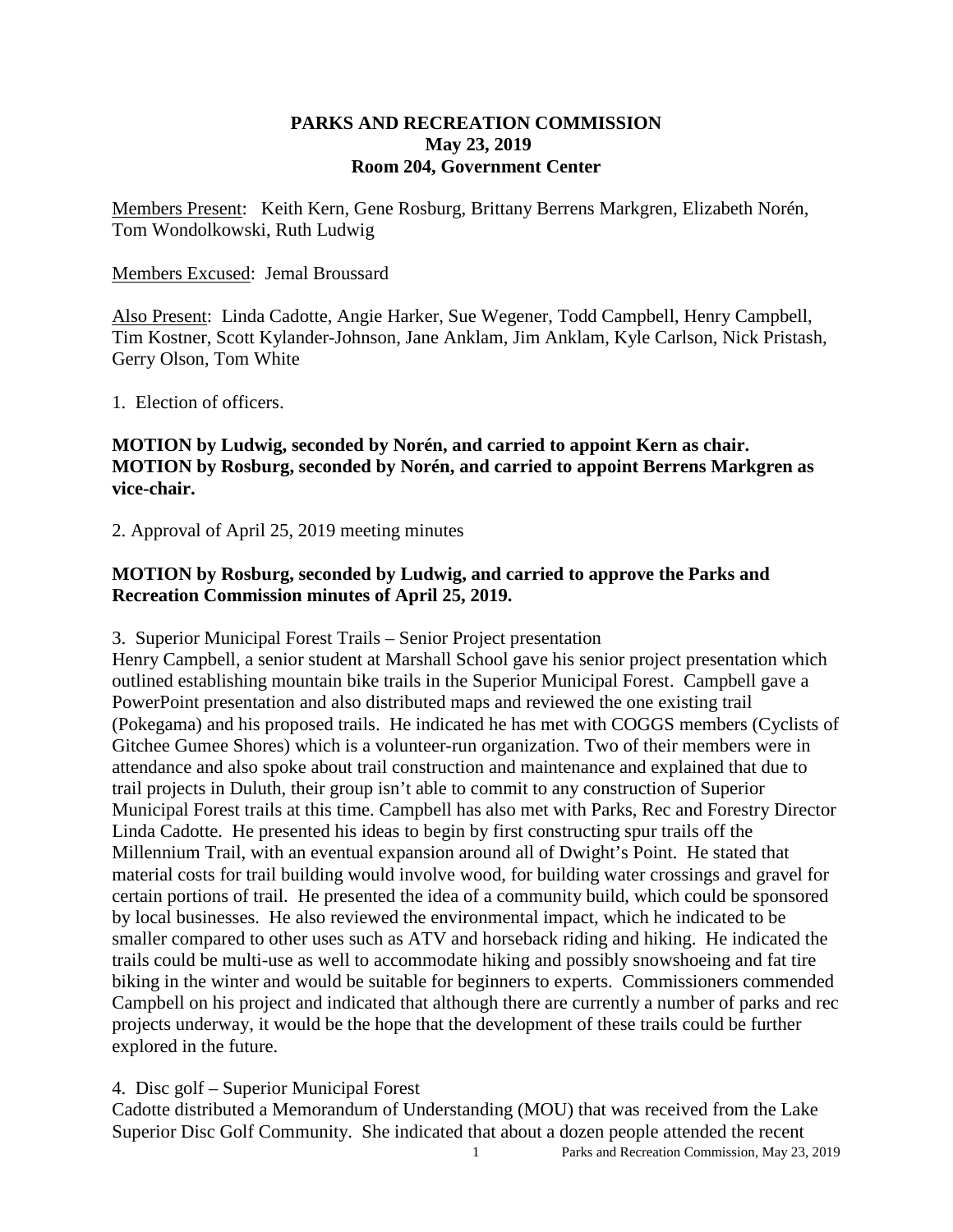public meeting about the course and those in attendance were generally in favor of its development. After a discussion, Cadotte suggested and the commission recommended that the group proceed with constructing the first nine holes this year, as laid out on the map, with pins 1 – 6, then 16 will be 7, 17 will be 8 and 18 will be 9. It was felt that starting with nine pins will give the city a good idea about the amount of maintenance that will be required, how much use the course will get, etc. This is also a low impact area as far as construction of the course as most of the first half follows the ski trails.

# **MOTION by Kern, seconded by Ludwig, and carried to approve moving forward with constructing the first nine holes of the disc golf course as outlined in the discussion and approving the MOU with the Lake Superior Disc Golf Community.**

### 5. Naming of park bench

Cadotte reviewed the department's naming policy and explained the Environmental Services Division purchased a plaque and bench to dedicate to Diane Nelson, an employee that recently retired from that division (the bench is located at the Poplar Avenue stormwater pond). The plaque was presented to Nelson at her retirement party, but the purchase and dedication had not received prior approval from the Parks and Recreation Commission.

# **MOTION by Rosburg, seconded by Norén, and carried to approve moving forward with installing the plaque on the bench at the Poplar Avenue stormwater pond.**

# 6. North  $21<sup>st</sup>$  Street Boat Launch Lighting

Cadotte explained that she had received a complaint from a fisherman about the lack of lighting and potential for theft from vehicles at the North 21<sup>st</sup> Street boat launch. Kern, who represents the 9th district agreed that the area is dark and in need of additional lighting and he has received calls about this as well. Cadotte presented a proposal from Superior Water Light and Power (SWLP) to install additional lighting at a cost of \$5,600, with monthly fees of approximately \$13 per light. The project would entail removing some trees, including a dying maple and a cluster of birch. Commissioners voiced concerns about the removal of healthy trees and also about having overhead power lines in that area. After discussion they requested additional information be brought back including how many trees will be removed, how high the poles/overhead lines will be and police reports regarding incidents at the boat launch.

# **MOTION by Wondolkowski, seconded by Ludwig, and carried to postpone action on the North 21st Street Boat launch lighting until the next meeting.**

### 7. Pickleball lines – Barker's, Allouez & Central

Cadotte indicated that the department has received about a dozen requests for pickleball courts in the city, therefore lines will be painted and nets chained at the following tennis courts: Barker's, Allouez and Central. The addition of lines and nets will not interfere with those wanting to play tennis. Paddles will be added at Central Park as the Summer Playground Program will be held there.

# **MOTION by Kern, seconded by Wondolkowski, and carried to approve the painting of pickleball lines at Barker's, Allouez & Central Park tennis courts.**